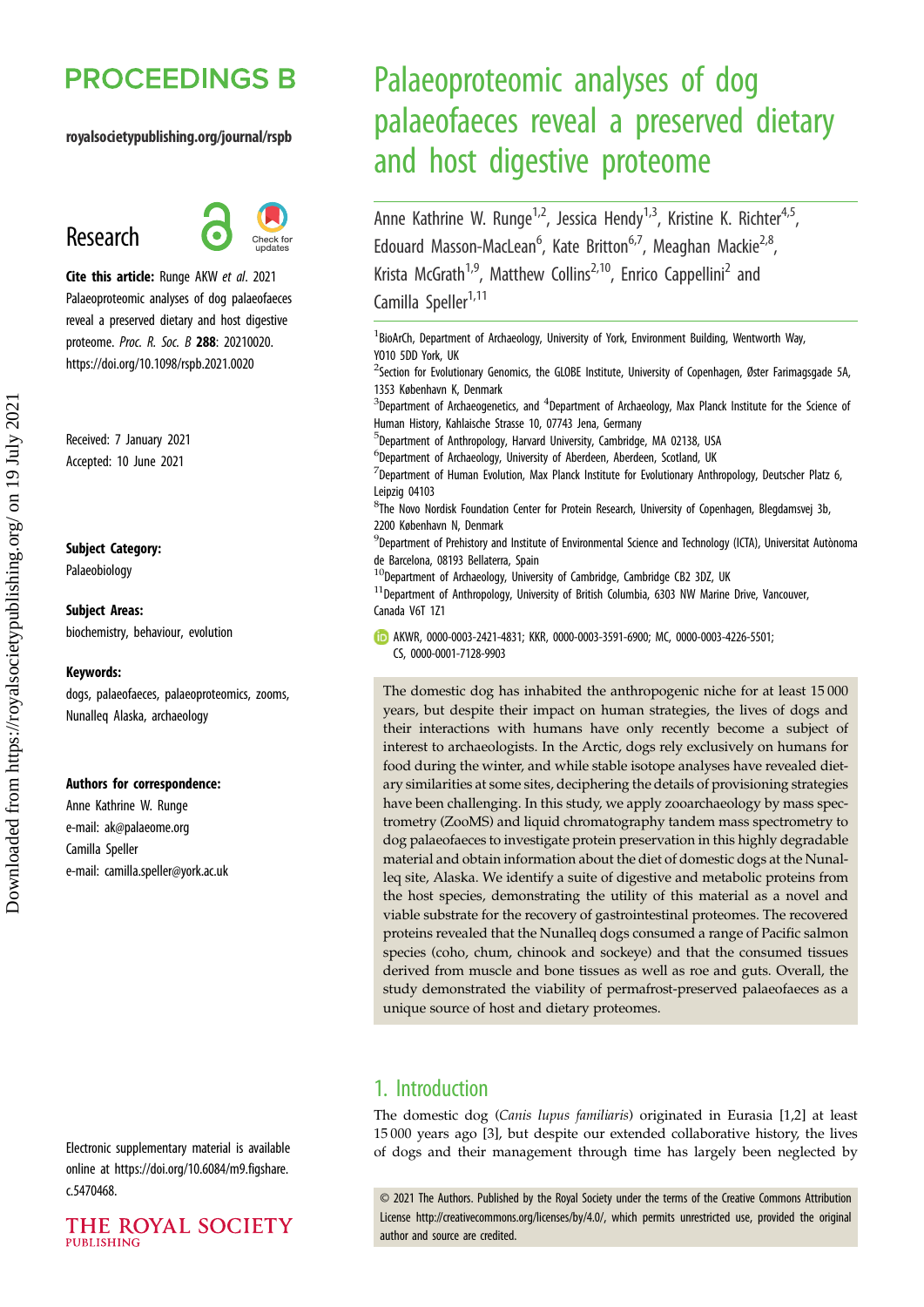researchers [\[4\]](#page-7-0). However, attitudes towards the lived experiences of dogs and their roles in past human societies are beginning to shift [\[5\]](#page-7-0), and in recent years, dietary studies have provided novel insight into their lifeways and how different cultures incorporated dogs into their subsistence strategies. Dog and human diets can be so similar that they can be analysed in lieu of humans as a proxy for reconstructing human diet [\[6\]](#page-7-0) and have revealed a reliance on similar resources [\[7\]](#page-7-0) although comparative studies indicate that this is not always the case [\[8\]](#page-7-0). Genetic analyses have further shown that as human subsistence practices changed with the spread of agriculture, the diet of non-arctic dogs was impacted as well [[9](#page-8-0)].

The earliest known dog remains in North America indicate that this domesticated species was introduced at least 10 000 years ago and belonged to a now extinct lineage of arctic dog [[10,11\]](#page-8-0). In the North American Arctic, dogs do not appear to have been present in large numbers until around 1000 BP [[12\]](#page-8-0). The ancestors of Yup'ik, Inuit and other Indigenous Arctic groups relied on advanced transportation technology including dog traction [\[13](#page-8-0)] and appear to have been the first to introduce specialized sled dogs to North America [[14](#page-8-0)]. Arctic dogs rely exclusively on humans for food during the long winters, but may have been fed differently or less frequently in summer, or let loose to fend for themselves [\[15,16](#page-8-0)]. Working sled dogs are a particularly expensive resource, requiring up to 3.2 kg of fish or meat every day [\[17](#page-8-0)] and provisioning of dogs would therefore have played a significant role in the food procurement strategies of past arctic cultures. Stable isotope analyses from coastal sites in Alaska [[7](#page-7-0)[,18](#page-8-0),[19\]](#page-8-0) and Canada [[20](#page-8-0)–[22](#page-8-0)] have shown that the majority of dog diet in ancient and historical North American Arctic cultures consisted of marine mammals and salmonids. These studies provide important insight into the diet of dogs and humans, revealing similarities in resource allocation, but do not provide information on seasonal variation unless incrementally developed tissues such as hair or claw are targeted [\[7\]](#page-7-0). In addition, the practice of feeding specific species, such as walrus [[17\]](#page-8-0) or chum salmon (also known as 'dog salmon') [[7](#page-7-0)], or animal parts, including hide, that were considered unpalatable or unsuitable for human consumption can be difficult to characterize in any detail using stable isotope approaches.

Recent advances in the field of palaeoproteomics have opened up new avenues for dietary studies of past populations, complementing more traditional zooarchaeology, palaeobotany and stable isotope approaches. Proteins are frequently tissue specific, allowing distinct plant parts (e.g. seeds, leaves and roots) and animal products (e.g. muscle, milk and blood) to be distinguished [[23](#page-8-0)]. In particular, ancient dental calculus has emerged as a valuable substrate for preserving dietary biomolecules, revealing novel insights especially in ancient dairy consumption [\[24](#page-8-0),[25](#page-8-0)]. Palaeoproteomics has also been used to identify the 'last meal' of Ötzi, a human Copper Age mummy [[26\]](#page-8-0) and to reveal evidence of breast milk feeding from the rib bone of a neonatal dog [[27\]](#page-8-0), as well as food composition in a range of well-preserved archaeological materials [\[28](#page-8-0)–[30\]](#page-8-0). Staining techniques have previously demonstrated the survival of proteins in palaeofaeces [\[31](#page-8-0)], a material which has long been used for macro- and microscopic dietary analyses [[32\]](#page-8-0). However, palaeoproteomic analyses have only been applied to the substrate with limited success [\[33](#page-8-0)]. Ancient DNA evidence has shown palaeofaeces to preserve dietary information as well as evidence of the gut microbiome [[34,35\]](#page-8-0), but the scope of these studies has been limited owing to its complex and highly degradable nature [[32\]](#page-8-0). Furthermore, DNA studies are limited by a lack of tissue specificity, which is a major strength of palaeoproteomics. Here, in order to investigate the preservation of ancient proteins in palaeofaeces, and to reveal new insights into the subsistence of arctic dogs, we use shotgun palaeoproteomics to identify a range of host and dietary-derived proteins preserved in palaeofaeces and complement this analysis with zooarchaeology by mass spectrometry (ZooMS) on bone fragments collected from within this substrate.

## 2. Material and methods

### (a) Samples

All samples were excavated from the Nunalleq site, southwest Alaska [\(figure 1\)](#page-2-0) during research excavations in 2013–2015. The site, a pre-contact Yup'ik village close to the contemporary community at Quinhagak, Alaska, was occupied between ca 1300 CE and 1750 CE. It has exceptional preservation of archaeological artefacts and bioarchaeological remains [[36](#page-8-0)], including dog harnesses made of braided grass, dog bones, fur and even lice, as well as palaeofaeces [\[16\]](#page-8-0). Detailed site and sample information can be found in the electronic supplementary material, file S1.

### (b) Palaeoproteomics

Five samples [\(figure 1](#page-2-0); electronic supplementary material, table S1) were selected for protein analysis. Palaeoproteomic extraction was carried out following the protocol of Tsutaya et al. [[37](#page-8-0)] designed for extraction of modern faeces. Full methodological details on protein extraction and data analysis can be found in the electronic supplementary material, file S1. Samples were analysed using liquid chromatography tandem mass spectrometry (LC-MS/MS) and spectral data were converted to MASCOT generic format (.mgf). Semi-tryptic MS/MS ion database searching was performed on MASCOT (Matrix ScienceTM, v. 2.6.1) against a database composed of Swiss-Prot, and the Canis lupus familiaris and Oncorhynchus mykiss proteomes. Only proteins with a minimum of two non-identical peptides and those retained after an false discovery rate (FDR) estimation of 1% of distinct peptide spectrum matches were considered in further downstream interpretation. Keratins are considered separately (electronic supplementary material, table S3), while peptides identified in the extraction negative were excluded from further analysis along with matches to the reagents trypsin and lysyl peptidase (electronic supplementary material, table S4). Lowest common ancestor analysis was performed using Unipept metaproteomics analysis [\[38](#page-8-0)]. The taxonomy of peptides unclassified by Unipept were explored using protein–protein BLAST against all non-redundant protein sequences. STRING v. 11.0 [[39](#page-8-0)] was used to analyse protein– protein interactions and proteome function using gene ontology (GO) annotations (electronic supplementary material, table S5), and expression profiles using human homologues was explored using the GENECARDS suite [[40](#page-8-0)].

### (c) Zooarchaeology by mass spectrometry

The samples Nun-2 and Nun-4 each contained five bone fragments, which were analysed using ZooMS. Two pretreatment methods involving either acid demineralization (method A) or an ammonium bicarbonate buffer (method B) were used prior to collagen extraction. Samples were processed according to previously established protocols [\[41,42](#page-8-0)] and analysed on a MALDI-TOF mass spectrometer. MALDI spectra were processed using the R package MALDIquant [\[43\]](#page-8-0) and visualized in mMass [\[44\]](#page-8-0).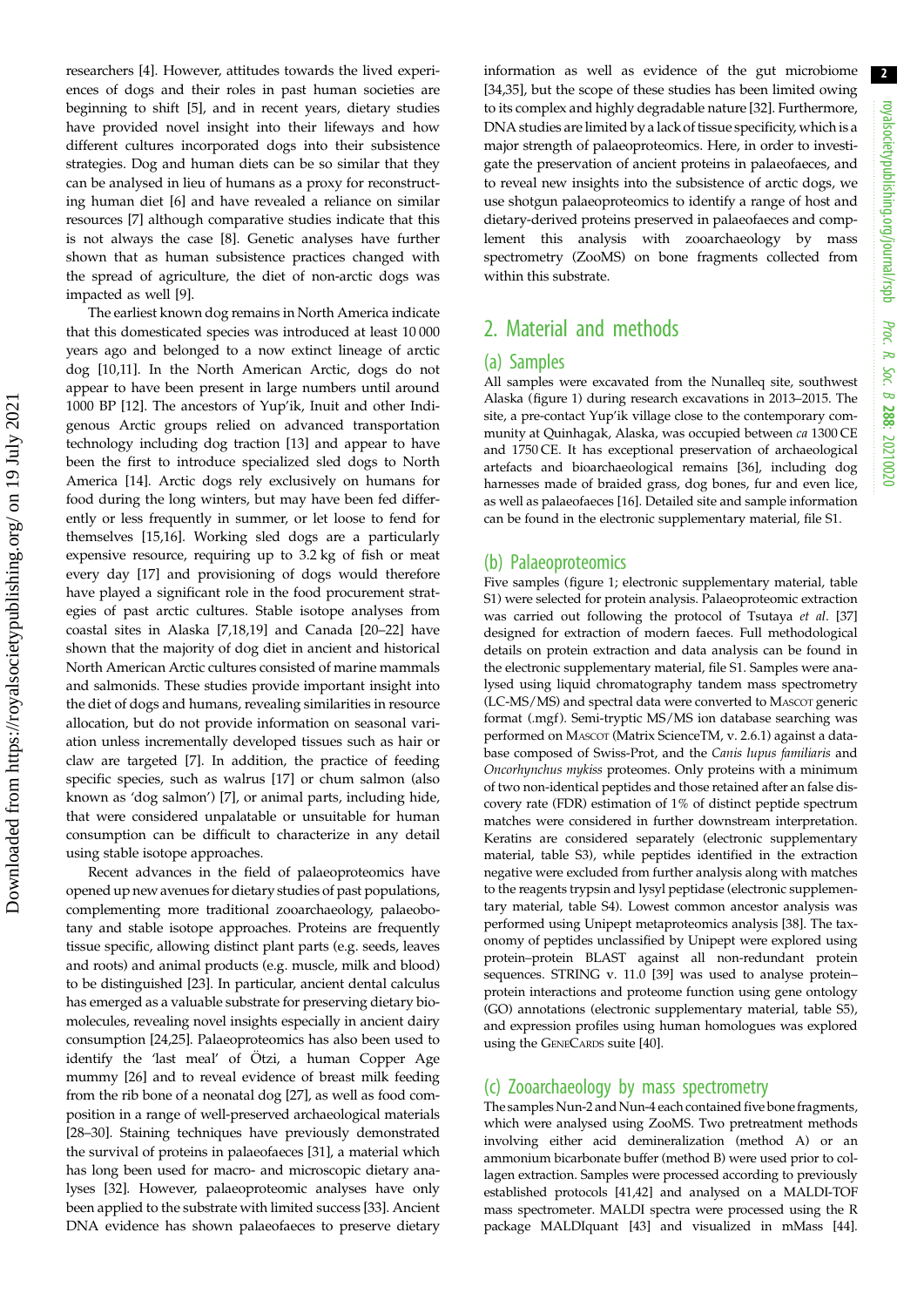<span id="page-2-0"></span>

Figure 1. Map showing the location of the Nunalleg site in Alaska and pictures of the palaeofaeces analysed in this study.

Identifications (electronic supplementary material, table S6) were made based on published markers for mammals [\[41,45](#page-8-0)–[48\]](#page-8-0) (electronic supplementary material, table S7) and fishes including Pacific salmonids [[49](#page-8-0)] (electronic supplementary material, tables S8 and S9). Full methodological details can be found in the electronic supplementary material.

# 3. Results and discussion

### (a) Metaproteomics

We applied shotgun proteomic analysis to five palaeofaeces, revealing evidence of a digestive proteome as well as indicators of consumed food. After quality filtering, we detected a total of 83 proteins across all five samples, with 56 distinct individual proteins represented by 282 unique peptide sequences (excluding keratins) (electronic supplementary material, table S2; [figure 2\)](#page-3-0). Protein recovery varied between samples ([figure 3](#page-3-0)), with Nun-3 showing evidence of 38 identified proteins and Nun-5 limited to two (electronic supplementary material, tables S1 and S2). All samples, except Nun-5, displayed proteins that could be classified as host-derived [\(table 1\)](#page-4-0) and dietary (electronic supplementary material, table S10). In this study, the extraction method was selected to enhance the detection of dietary proteins by pelleting bacteria and other particulates present in the samples. As expected, we did not detect abundant microbial proteins related to the gut or faecal microbiome, although a few bacterial peptides were identified despite this methodological approach.

Four samples, Nun-1, Nun-2, Nun-3 and Nun-4, were excavated from house floor contexts and displayed superior protein preservation compared to Nun-5, which was excavated from a debris context (electronic supplementary material, table S1). It is likely that the archaeological context influenced biomolecular preservation of the palaeofaeces, with house floors offering protection that debris contexts did not. However, given the absence of potential proteins in Nun-5 and considering that the sample did not contain hair or bone fragments, it is possible that it was misidentified as palaeofaeces. As a result, this sample is not considered in further analyses.

### (b) Host proteins

#### (i) Host identification

First, we characterized the palaeofaecal proteome derived from the putative host. In accordance with the initial morphological characterization, we identified proteins associated with the gastrointestinal (GI) system, which were specific to the taxonomic orders of Canis lupus familiaris in all four successful samples. Further proteins were assigned to the clades Canidae, Caniformia and Carnivora. As some proteins are conserved across taxonomic units, proteins assigned to these clades were considered to have originated from dogs ([table 1](#page-4-0)). Only a single protein assigned to Hominidae, neutrophil defensin 1, was identified in the dataset. Given the abundance of proteins derived from Carnivora, especially proteins associated with the digestive system, the combined evidence points to palaeofaeces deposited by canids.

### (ii) Digestive proteins

LC-MS/MS analysis revealed evidence of a suite of proteins associated with the GI system [\(table 1](#page-4-0)), including digestion. These included, but were not limited to, colipase and inactive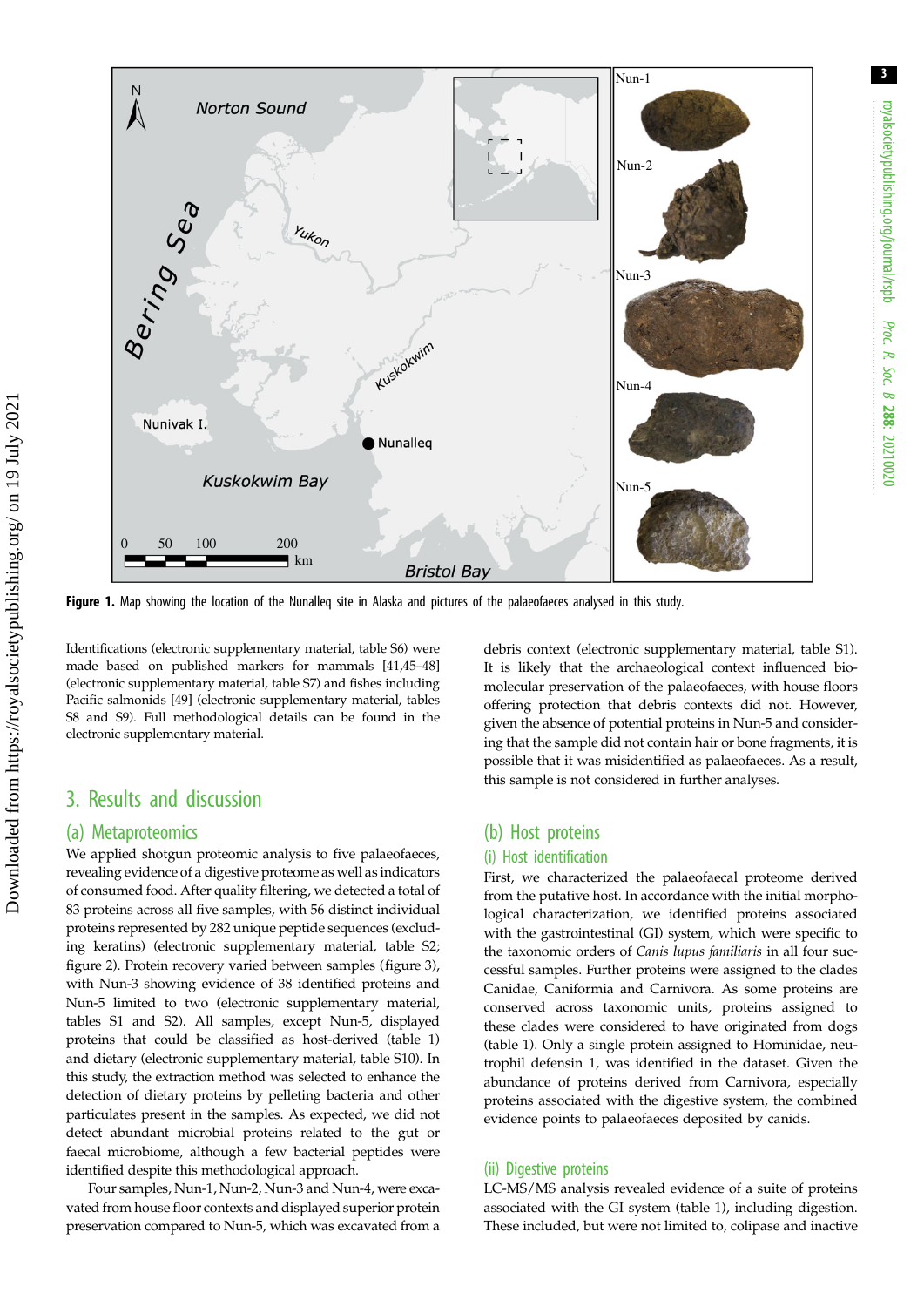<span id="page-3-0"></span>

Figure 2. A schematic diagram of a cladogram indicating taxonomic distribution of peptides extracted from palaeofaeces across the five samples analysed from Nunalleq. The size of each bubble is proportional to the number of peptides assigned to each level. Taxonomic distribution was determined using Unipept metaproteome analysis and further interrogated using BLAST against all non-redundant sequences. Keratins and laboratory contaminants are excluded from this schematic. The length of each branch does not represent evolutionary distance.



Figure 3. Number of identified peptides from each sample, grouped by broad taxonomy. The category carnivore and lower include all peptides assigned to Carnivora, Caniformia, Caninae and Canis lupus familiaris. Other taxa include all detected taxa except for mammals, fishes and bacteria. Peptides belonging to keratins and other intermediate filament (IF) proteins are classified separately, with contaminant keratins denoting those identified in the extraction blank. Post-translational modifications are not included in the peptide counts. (Online version in colour.)

pancreatic lipase-related protein 1 (involved in fat digestion), trefoil factor 2 (found in GI mucus layers) and aminopeptidase N (involved in protein digestion). In addition, proteins associated with the extracellular matrix, such as collagen (alpha-2(I)), were also detected. We note that some proteins, such as colipase, trefoil factor 2 and zymogen granule protein 16, were observed across all four samples, whereas others, such as aminopeptidase N, and Alpha 2-HS glycoprotein were only detected in individual samples ([table 1\)](#page-4-0). Serum albumin, a protein expressed in multiple tissues, was detected in Nun-3. Although bovine serum albumin is a common reagent in molecular biology (and in our study was detected in the negative control), the fact that the Nun-3 peptides match specifically to Carnivora, suggests that this is indeed an endogenous protein.

In order to examine the extent of biological interaction between the identified host proteins, we analysed proteinprotein interactions (electronic supplementary material, figure S1) and found that the majority were connected within a network. Biological processes (electronic supplementary material, table S5) with the highest confidence included several relating to digestion and metabolism, such as digestion (GO:0007586, FDR 8.45E-07), primary metabolic process (GO:0044238, FDR 0.00023), organic substance metabolic process (GO:0071704, FDR 3.20E-03) and response to nutrient levels (GO:0031667, FDR 2.10E-03) (electronic supplementary material, table S5). Identified proteins also matched to protein (cfa04974, FDR 6.12e-07) and fat (cfa04975, FDR 3.90E-03) digestion and absorption Kyoto Encyclopedia of Genes and Genomes (KEGG) pathways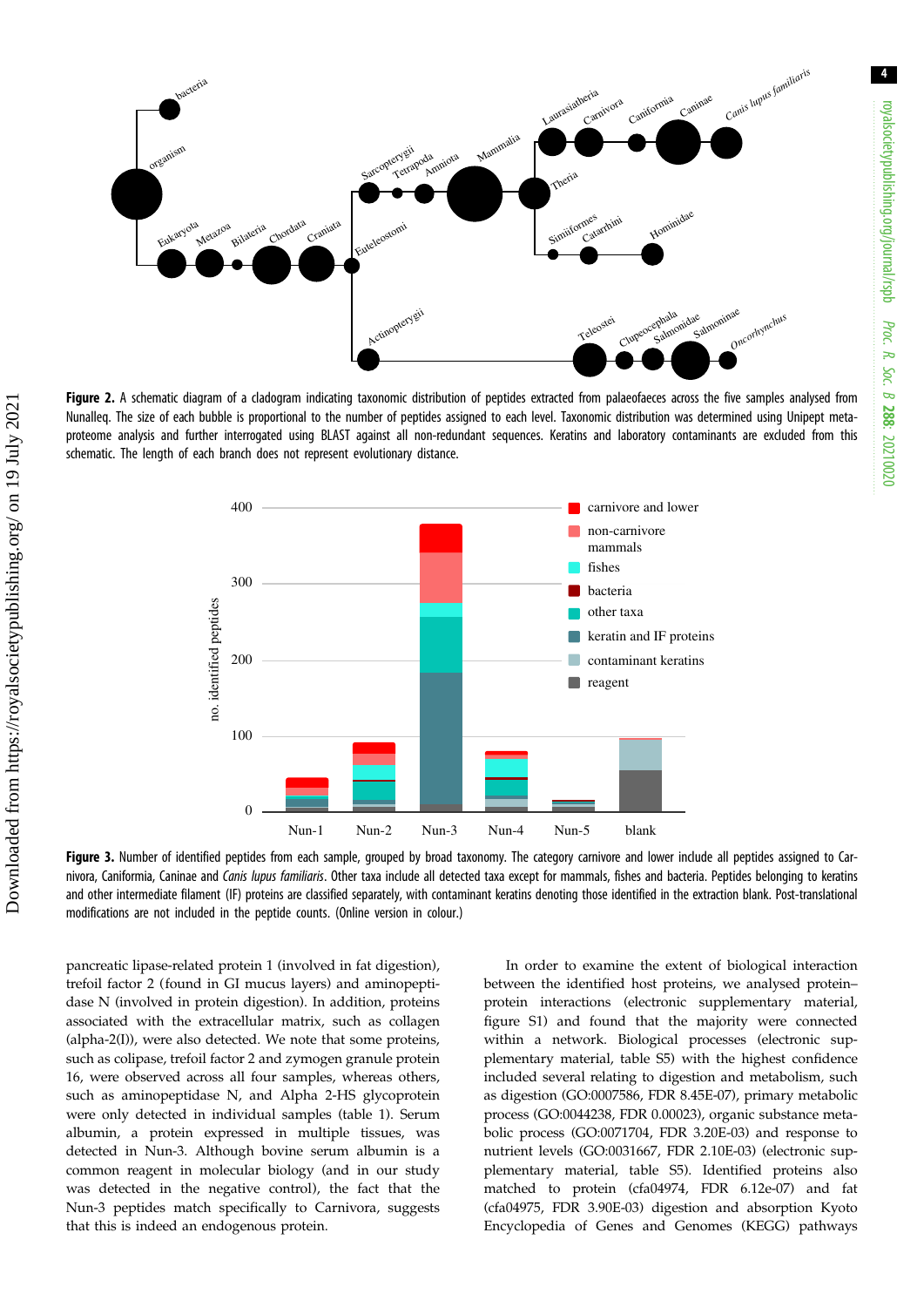<span id="page-4-0"></span>Table 1. Proteins assigned to the taxonomic level of carnivora or lower. (The taxonomic assignment of the protein accession is based on the peptide with the most specific taxonomy detected within a sample. Gene names are those associated with the Uniprot accession. Expression data was obtained from human homologues in GeneCards.)

| sample | identified host protein                         | <b>Uniprot</b><br>accession | gene name         | most specific<br>taxonomy | <b>MASCOT</b><br>score | expression               |
|--------|-------------------------------------------------|-----------------------------|-------------------|---------------------------|------------------------|--------------------------|
| Nun-1  | aminopeptidase N                                | A0A5F4CJ36ª                 | ANPEP             | Canidae                   | 84                     | PJ, SI                   |
|        | colipase                                        | P19090 <sup>a</sup>         | <b>CLPS</b>       | Caniformia                | 67                     | PJ                       |
|        | deleted in malignant brain                      | A0A5F4BZQ1                  | DMBT1             | Canis lupus familiaris    | 76                     | SI, C, PJ                |
|        | tumours 1                                       |                             |                   |                           |                        |                          |
|        | dipeptidyl peptidase 4                          | F1PP08 <sup>ª</sup>         | DPP4              | Canidae                   | 97                     | MT incl. SI              |
|        | serpin family B member 6                        | E2RGP2                      | SERPINB6          | Canis lupus familiaris    | 52                     | MT incl. PJ SI, C        |
|        | trefoil factor 2                                | F1PPU3 <sup>a</sup>         | TFF <sub>2</sub>  | Canidae                   | 90                     | PJ, S                    |
|        | zymogen granule protein 16                      | E2RS34                      | ZG16              | Canidae                   | 161                    | SI, C, R                 |
| Nun-2  | anionic trypsin                                 | P06872 <sup>a</sup>         | PRSS <sub>2</sub> | Canis lupus familiaris    | 98                     | PJ, SI                   |
|        | colipase                                        | P19090 <sup>a</sup>         | <b>CLPS</b>       | Canis lupus familiaris    | 69                     | PJ                       |
|        | peptidase S1 domain-containing<br>protein       | F1PCE8                      | LOC475521         | Canidae                   | 81                     | N/A                      |
|        | serpin family B member 6                        | E2RGP2                      | SERPINB6          | Canis lupus familiaris    | 185                    | MT incl. PJ SI, C        |
|        | syncollin                                       | F1PWB9                      | <b>SYCN</b>       | Canis lupus familiaris    | 71                     | PJ, P                    |
|        | trefoil factor 2                                | F1PPU3 <sup>a</sup>         | TFF <sub>2</sub>  | Canidae                   | 64                     | PJ, S                    |
|        | zymogen granule protein 16                      | E2RS34                      | ZG16              | Canidae                   | 103                    | SI, C, R                 |
| Nun-3  | alpha 2-HS glycoprotein                         | E2QUV3                      | AHSG              | Canidae                   | 108                    | MT incl. C, P, PJ, R     |
|        | chymotrypsin like                               | F1PA60                      | <b>CTRL</b>       | Canidae                   | 53                     | PJ, P                    |
|        | colipase                                        | P19090 <sup>a</sup>         | <b>CLPS</b>       | Canis lupus familiaris    | 345                    | PJ                       |
|        | collagen alpha-2(I) chain                       | F1PHY1                      | COL1A2            | Canidae                   | 344                    | MT incl. SI, C, R        |
|        | dipeptidyl peptidase 4                          | F1PP08 <sup>a</sup>         | DPP4              | Canidae                   | 66                     | MT incl. SI              |
|        | GLOBIN domain-containing<br>protein             | E2RLH6                      | LOC609402         | Caniformia                | 193                    | MT incl. PJ, C, R        |
|        |                                                 | J9JHF7                      | LOC100855540      | Caninae                   | 86                     | N/A                      |
|        | inactive pancreatic lipase-related<br>protein 1 | A0A5F4CND7                  | PNLIP             | Canis lupus familiaris    | 109                    | PJ                       |
|        | peptidase S1 domain-containing<br>protein       | A0A5F4CBC4                  | CTRB2             | Canis lupus familiaris    | 34                     | PJ, P, R, gut<br>(fetal) |
|        |                                                 | A0A5F4CGL2                  | KLK1              | Canis lupus familiaris    | 80                     | PJ, C, R                 |
|        |                                                 | A0A5F4DFJ6ª                 | PRSS <sub>2</sub> | Canis lupus familiaris    | 65                     | PJ                       |
|        |                                                 | F1PCE8                      | LOC475521         | Canidae                   | 89                     | N/A                      |
|        |                                                 | F6XMJ9                      | LOC478220         | Canis lupus familiaris    | 91                     | N/A                      |
|        | serpin family B member 6                        | E2RGP2                      | SERPINB6          | Canis lupus familiaris    | 117                    | MT incl. PJ SI, C        |
|        | serpin family F member 1                        | A0A5F4CK29                  | SERPINF1          | Canidae                   | 86                     | MT incl. C, P, R, S      |
|        | serum albumin                                   | P49064                      | ALB               | Carnivora                 | 102                    | MT incl. PJ, C, R        |
|        | trefoil factor 2                                | F1PPU3 <sup>a</sup>         | TFF2              | Canidae                   | 70                     | PJ, S                    |
|        | zymogen granule protein 16                      | E2RS34                      | ZG16              | Canidae                   | 214                    | SI, C, R                 |
| Nun-4  | colipase                                        | P19090 <sup>a</sup>         | <b>CLPS</b>       | Canis lupus familiaris    | 49                     | PJ                       |
|        | trefoil factor 2                                | F1PPU3 <sup>a</sup>         | TFF2              | Canidae                   | 51                     | PJ, S                    |
|        | zymogen granule protein 16                      | E2RS34                      | ZG16              | Canidae                   | 211                    | SI, C, R                 |

<sup>a</sup>Denotes protein accessions involved in digestive and metabolic functions based on GO annotations. Expression abbreviations explained: B, blood; C, colon; L, liver; MT, multiple tissues; P, pancreas; PJ, pancreatic juice; R, rectum; S, stomach; SI, small intestine.

(electronic supplementary material, figure S1). Although trefoil factor 2 is among the GO terms assigned to digestion (electronic supplementary material, table S5), the STRING

analysis (electronic supplementary material, figure S1) does not identify interactions with other host proteins identified here.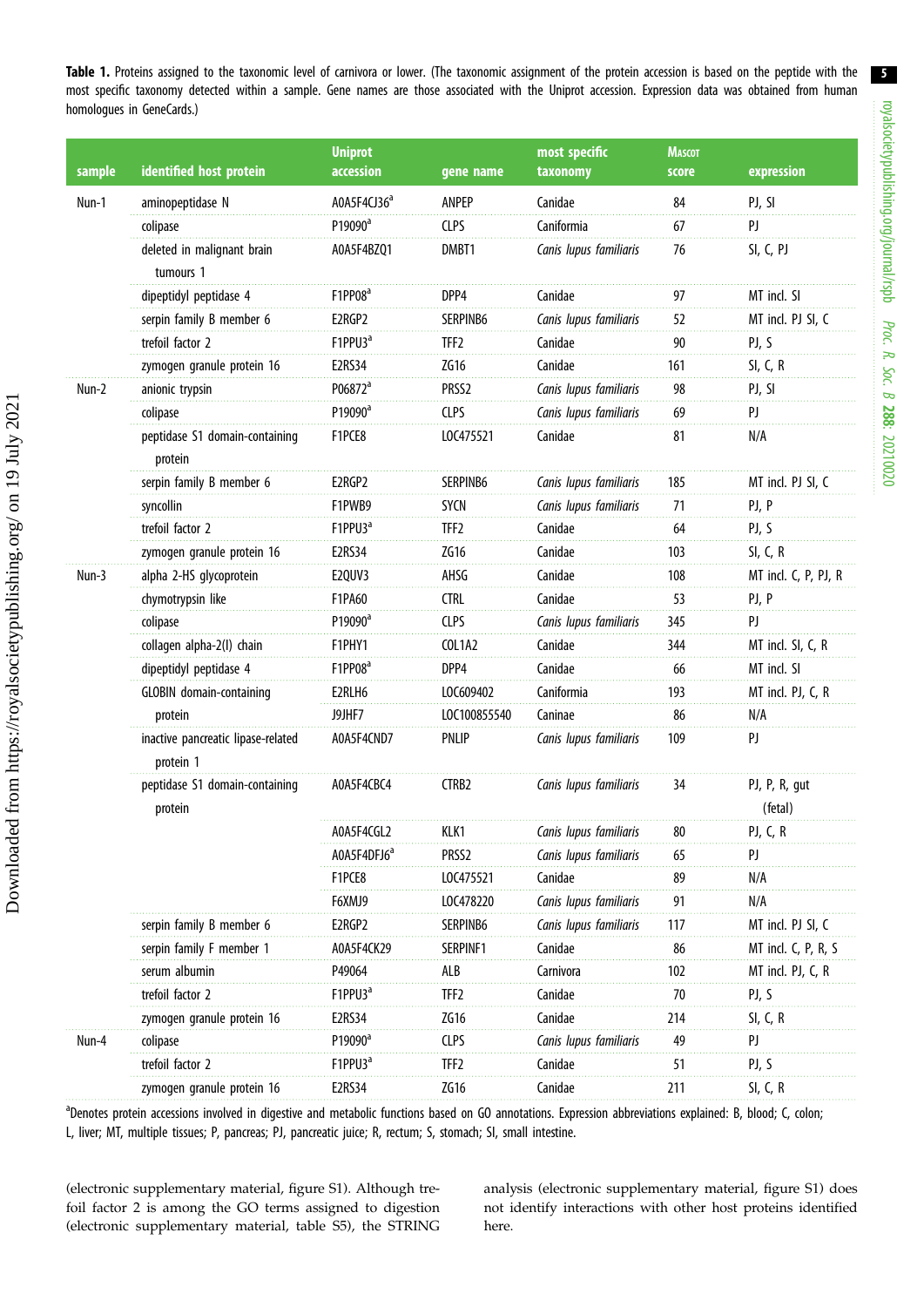Digestion is facilitated by the secretion of fluids from the salivary glands, stomach, pancreas and small intestine [\[50](#page-9-0)]. Using data from UniProtKB and GeneCards, we also explored the tissues from which the identified host proteins were expressed using human protein homologues where expression data is better characterized. With the exception of four proteins for which no expression data was available, we found that all detected host proteins are present in pancreatic juice, small intestine, colon, rectum and stomach, with particularly high numbers expressed in human pancreatic juice, and the colon [\(table 1](#page-4-0)). Pancreatic juice neutralizes stomach acid as it passes from the stomach into the small intestine, and contains multiple digestive enzymes [\[51](#page-9-0)]. The detection of proteins expressed in the stomach, pancreatic juice, and the small intestine was therefore consistent with a digestive proteome, while proteins expressed in the colon and rectum were expected in a faecal proteome and supported a host origin. Together, these results indicate the potential for GI proteomes to be preserved within palaeofaeces. Future characterization of expression profiles of dog proteins will improve on these findings. Differences in protein expression between dogs and humans have been observed including in saliva [\[52](#page-9-0)], while variation may also exist between different dog lineages. For example, some nonarctic dogs display increased copy numbers of the AMY2B gene responsible for the production of amylase, the primary enzyme involved in starch digestion [\[53](#page-9-0)].

### (iii) Keratins

Downloaded from https://royalsocietypublishing.org/ on 19 July 2021

Downloaded from https://royalsocietypublishing.org/ on 19 July 2022

Keratins are ubiquitous contaminants in shotgun proteomic studies, often derived from handling or the presence of woollen fibres in the sampling or laboratory environment [\[54](#page-9-0)], which is exemplified in a previous study of palaeofaeces which detected primarily human keratins [\[32](#page-8-0)]. As a result, keratins are frequently excluded from further analysis. Nevertheless, our analysis revealed the presence of keratins and other intermediate filament (IF) proteins which could be attributed to Canis lupus familiaris in Nun-3, and to Canidae in Nun-1 and Nun-2 (electronic supplementary material, table S3). Peptides assigned to these proteins show evidence of deamidation, while the presence of 'pacman peptides' (peptides with fragmentation at multiple non-tryptic sites) may also indicate protein diagenesis consistent with ancient proteins (but see [\[55](#page-9-0)]). Keratins are present in intestinal epithelial cells [[56\]](#page-9-0) and are therefore likely to end up in faecal samples as ingested material passes through the digestive tract. In addition, hair was macroscopically observed in the palaeofaeces during sampling and may have originated either from the host or another dog, most likely ingested in relation to grooming. Finally, we note that keratins and IF proteins are potentially informative for dietary reconstruction from dog palaeofaeces as dogs are commonly fed on scraps, such as animal hide, not suitable for human consumption. At present, however, we do not have a secure strategy for distinguishing putative contaminant keratins from potential endogenous proteins that may be informative for diet.

### (c) Dietary proteins

Shotgun proteomic data revealed the presence of numerous proteins likely to originate from consumed food. Food-derived proteins were dominated by fishes, and the majority of these were conserved to the level of Salmoninae (electronic supplementary material, table S10). The majority of detected fish proteins derived from muscle tissue, including myosin motor domain-containing proteins, which could be assigned to the level of Salmoninae and Teleostei in Nun-3 and Nun-4, respectively. Additional fish-derived proteins, which were homologous to actin and titin, both involved in muscle contraction [[52\]](#page-9-0), were also detected. Type I collagen (alpha-1(I) and/or alpha-2(I) chains)—a major structural component of connective tissues including bone, tendons and skin—was identified in Nun-1, Nun-2 and Nun-4, and in all cases could be assigned to Salmoninae. Although type I collagen can be used to obtain species-level information through ZooMS and/or LC-MS/MS analysis of bone material, the coverage obtained in the palaeofaeces LC-MS/MS dataset was not sufficient to assign these to a level below Salmoninae.

We identified fish vitellogenin, an egg storage protein surprisingly common in ancient samples [[53](#page-9-0)–[56](#page-9-0)], in Nun-2, Nun-3 and Nun-4. We also detected alpha-1-antiproteinaselike protein from Salmoninae in Nun-2 and Nun-4, and alpha-1,4 glucan phosphorylase from Teleostei in Nun-4. These two proteins are digestive enzymes, which probably originated from the consumption of fish guts. At arctic and subarctic sites like Nunalleq, successful occupation depended on the effective storage of resources that were seasonally available. While bone and muscle proteins may have derived from stored fishes, the presence of proteins associated with fish intestines suggests that some of the analysed palaeofaeces were deposited during the seasonal salmon run. During this time, caught salmon would have been gutted prior to being prepared for human consumption or storage. This is consistent with ethnographic accounts from northern Alaska, which have documented that dogs commonly ate intestines and roe in the summer [\[57](#page-9-0)].

These findings by LC-MS/MS analysis are complemented by ZooMS analysis applied to small bone fragments found within some of the palaeofaeces. Collagen spectra were obtained from five bone fragments from Nun-2 and two fragments from Nun-4 (electronic supplementary material, tables S6–S9). Two fragments from Nun-4 dissolved during pretreatment, while another was found to be misidentified and was probably a piece of wood. Two methods of pretreatment using acid demineralisation (method A) and ammonium bicarbonate buffer (AmBic, method B) were applied. Method A generated clearer spectra than method B (electronic supplementary material, tables S6–S9) suggesting that demineralization with acid to release a larger fraction of preserved collagen is preferable in cases where the bones have gone through a digestive tract prior to ZooMS and thus may be more poorly preserved. The bone fragments recovered from Nun-2 were identified as belonging to coho (Oncorhynchus kisutch), chinook (Oncorhynchus tshawytscha) and chum salmon (Oncorhynchus keta) (electronic supplementary material, table S6, tables S8 and S9). From Nun-4, one bone fragment was identified as sockeye salmon (Oncorhynchus nerka), and the last assigned to Canidae (electronic supplementary material, tables S6 and S7). These results further demonstrate that ZooMS analyses can successfully be applied to semi-digested bone fragments which are frequently preserved in dog and human palaeofaeces [\[58](#page-9-0)] and may provide complementary insight into diet [\[42](#page-8-0)]. While ZooMS can provide species-level information for Pacific salmonids, higher resolution analyses, such as LC-MS/MS may be required for this level of taxonomic resolution for mammal species [[59\]](#page-9-0).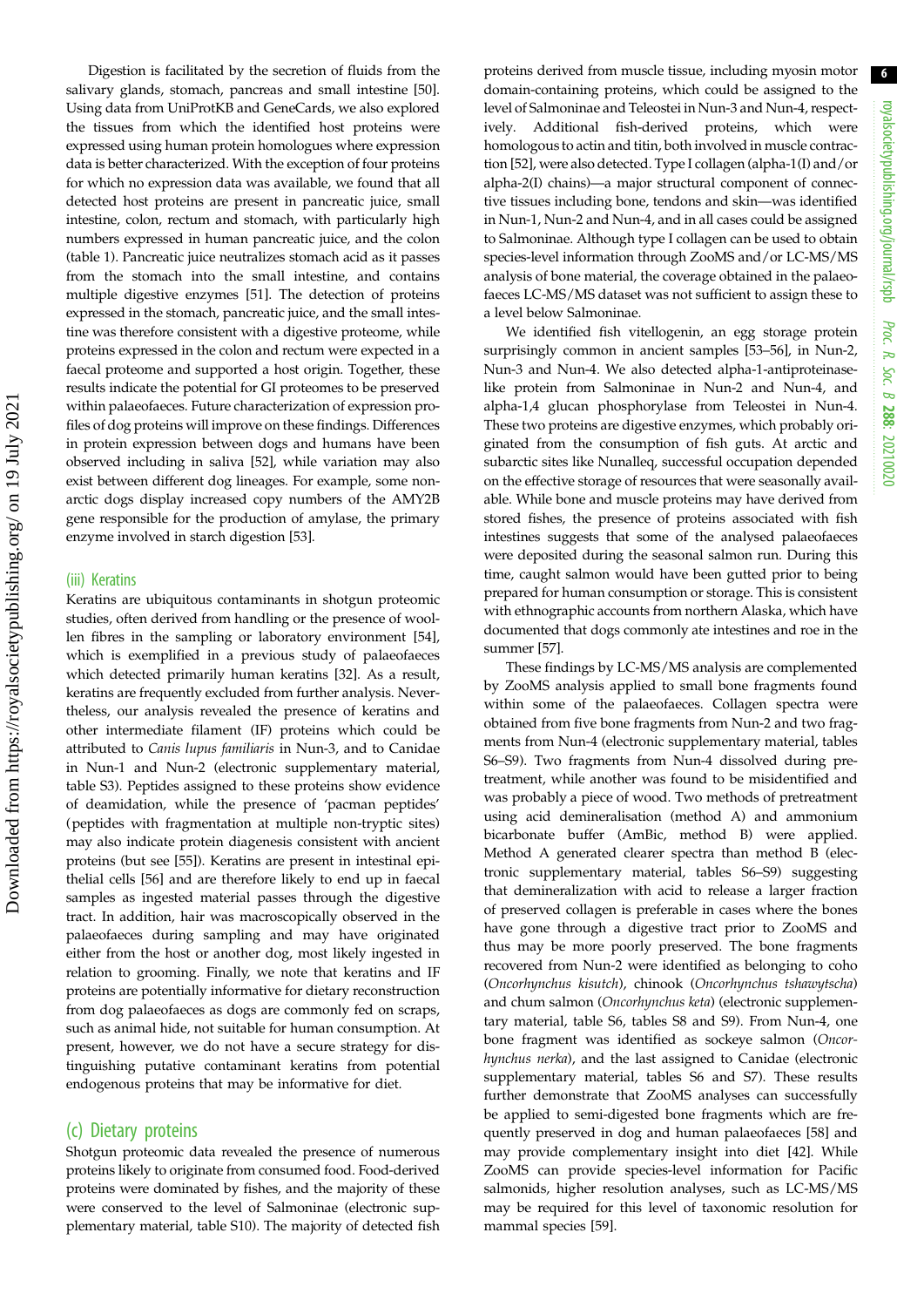Previously, indirect dietary evidence from zooarchaeological [\[7](#page-7-0)[,16](#page-8-0)] and lipid residue analyses [\[60](#page-9-0)] as well as direct dietary evidence obtained from stable isotope analyses from humans [\[36](#page-8-0),[61,62\]](#page-9-0) and dogs [\[7](#page-7-0)], have indicated a mixed economy at Nunalleq relying predominantly on salmonids, but also marine mammals and terrestrial herbivores. Even with a limited number of analysed samples, the ZooMS and LC-MS/MS analyses corroborated the reliance on salmonids as dog food. This consisted of a range of available salmon species, which may have been fed to dogs without distinction based on the multiple species identified in the Nun-2 sample (electronic supplementary material, table S6). Our findings therefore suggest that the reliance on chum salmon, the socalled 'dog salmon', as dog food, as previously suggested by local traditional knowledge [[7](#page-7-0)], is a later adaptation, potentially related to the commercial value of the species. Interestingly, one bone fragment from Nun-4 was identified as canid, indicating that Nunalleq dogs chewed the bones of wolves, foxes or other dogs, supporting previous observations of dog gnaw marks on discarded dog bones [\[16](#page-8-0)]. As tissues from other canids (and especially canid bones) may form part of the diet of domestic dogs, observations of proteins assigned as 'host' may also result from dietary sources. In particular, collagen type I and chondroadherin are abundant in bone and cartilaginous tissues, respectively, and thus, identified peptides from these proteins may also derive from dietary sources, in addition to the host.

Ingested material normally passes through the digestive tract in a matter of days, and as a result, it is highly unlikely that every dietary source of the Nunalleq dogs has been detected here, especially considering the highly seasonal environment [\[16](#page-8-0)]. In the future, a more comprehensive study involving additional archaeological contexts and sites could provide important insight into the diversity of feeding strategies across arctic contexts, and beyond.

### (d) Challenges and future directions

This study demonstrates the use of palaeoproteomics in identifying the host species of palaeofaeces in cases where morphology is ambiguous, and further showcases the successful sequence identification of components of the host GI proteome. We also confirm that palaeoproteomics and ZooMS can provide high-resolution insight into short-term dietary intake. Nevertheless, given the novelty of this approach, there are several challenges and complexities to be considered in this and future studies.

### (i) Imprecise taxonomy and database biases

First, the highly conserved nature of some proteins makes it impossible to assign them to precise taxonomic units (electronic supplementary material, table S2), and differentiating between host proteins and elements of diet can be challenging. Thus, proteins assigned to mammalia or a higher taxonomic classification could derive from either the diet or the dog host. For example, mammalian haemoglobin detected in Nun-3 (electronic supplementary material, table S2) may derive from the dog host, especially as haemoglobin assigned to Carnivora was also identified in the sample. However, this protein could also have originated from caribou or seal, which has been reported from zooarchaeological evidence at Nunalleq (electronic supplementary material, table S11) [\[63](#page-9-0)]. Likewise, keratins assigned to Pecora (electronic

supplementary material, table S3) may have originated from caribou hide or intestines consumed by the dog that deposited the Nun-3 sample, but can be difficult to authenticate.

A second major bias relates to the database-matching approach, whereby the incompleteness of available databases and the lack of suitable reference proteomes introduce severe constraints on the ability to identify dietary sources as well as the gut microbiome and potential parasites in complex substrates such as palaeofaeces. If peptides cannot be accurately assigned because particular classes of proteins and species are under-represented in the databases, information may be lost or results misleading. As such it is important to make informed and careful decisions on the composition of databases compiled or selected in data analysis strategies, in order to be aware of potential taxonomic biases based on LC-MS/MS data.

The electronic supplementary material, table S11 presents an overview of taxa identified in zooarchaeological assemblages at Nunalleq [\[63](#page-9-0)] and the number of protein accessions available for each taxa in Swiss-Prot and UniProtKB (Swiss-Prot and TReMBL combined). It is clear that variation in this representation has potential downstream effects on interpretation; for example we note that walrus, which has been reported as dog food in northern Alaska [[17](#page-8-0)], is represented by greater than 29 500 proteins in UniProt, but only five are represented in Swiss-Prot. Caribou, which has been suggested as a major resource at Nunalleq is not represented in either database. Likewise, seals, another potential dietary source, are also under-represented, like many marine mammals. In an ideal world, a wide taxonomic diversity would be included in the search strategy; however, databases of large sizes can pose significant constraints [\[64\]](#page-9-0). These challenges are well documented in modern metaproteomics [[65\]](#page-9-0), but in palaeometaproteomics, they are compounded by the need to widen the search space to account for non-tryptic peptides and posttranslational modifications resulting from degradation across archaeological timescales.

(ii) Potential and future applications of faecal palaeoproteomics We also note a number of topics which will have to be addressed by future research. For instance, methodological investigations are needed to understand the survival of proteins in palaeofaeces. Nunalleq is recognized for its exceptional biomolecular preservation owing to permafrost conditions, but faeces is a highly degradable material, and it is uncertain how proteins preserve in samples that are older or from different archaeological contexts [\[33](#page-8-0)].

Future studies exploring the palaeoproteomic profiles of the GI tract may have the potential to reveal insights into GI physiology and disease [\[66](#page-9-0)]. For example, proteomic profiles in modern stool samples have shown to be distinct in dogs [[67\]](#page-9-0) and humans [[68\]](#page-9-0) with acute and chronic GI diseases such as inflammatory bowel disease. Faecal proteomics is also used in diagnosing colorectal cancer [[69](#page-9-0)], celiac disease and cystic fibrosis [\[70](#page-9-0)], and quantitative methods may be useful for investigating the expression of immune proteins in palaeofaeces as a sign of infection. Such analyses can inform about the health status of humans and animals, and may help researchers track the emergence and prevalence of GI diseases in the past.

Finally palaeoproteomic analyses of palaeofaeces may offer new insight into community-level gut microbiome composition and function [\[71](#page-9-0)], which is complementary to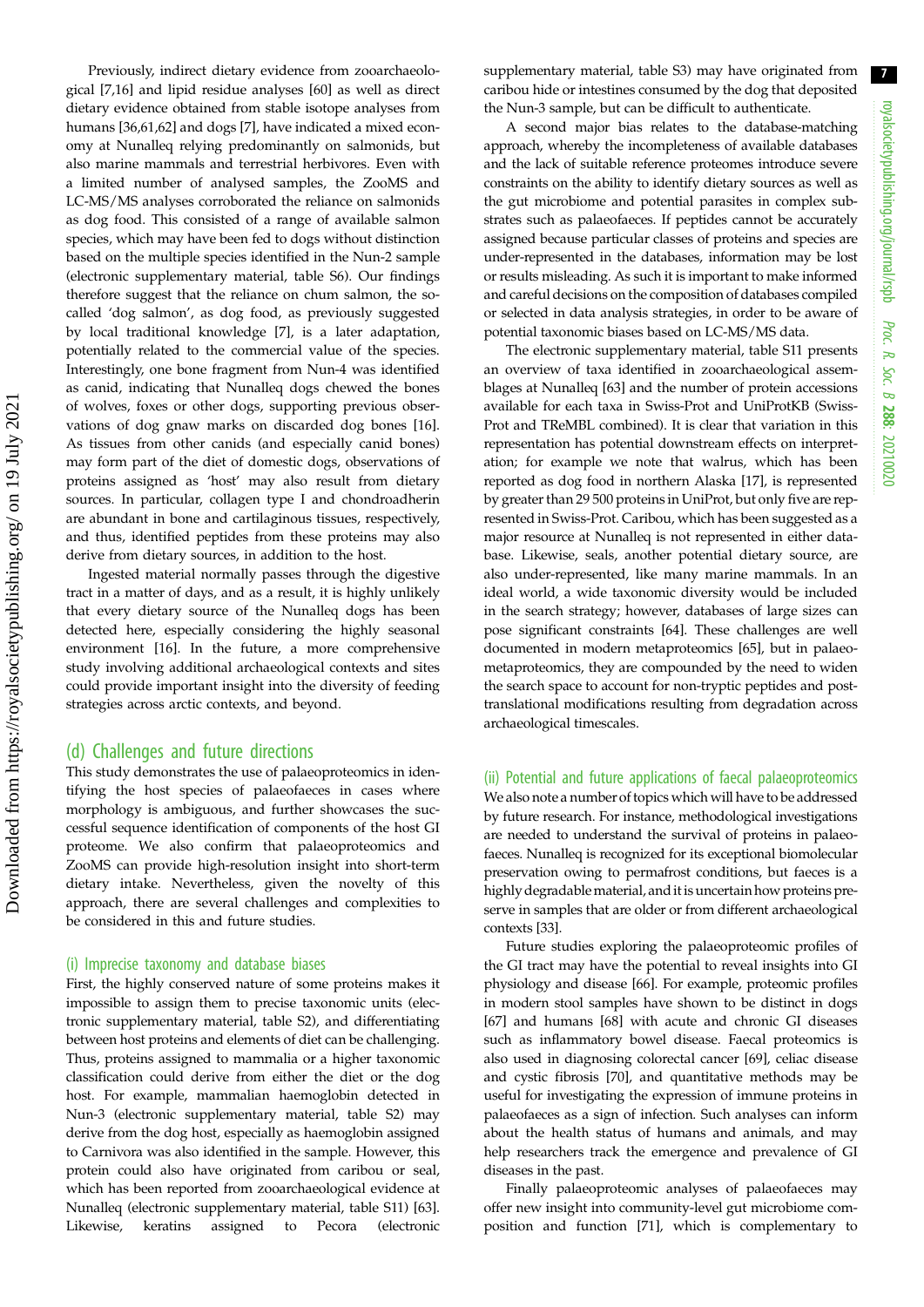<span id="page-7-0"></span>ancient metagenomic approaches [[35\]](#page-8-0). The gut microbiome is otherwise only preserved in mummified remains, and information from palaeofaeces is therefore a valuable contribution to the understanding of microbiome evolution. The gut microbiome is known to impact overall physiological health through a wide range of functions including digestion, defence against pathogens and immune system response [\[72](#page-9-0)]. It responds to changes in diet and shows marked differences between wild and captive mammals [\[73](#page-9-0)]. Such analyses could be complicated in dogs; however, as they are known to sometimes engage in coprophagy, while ethnographic accounts from northern Alaska indicate that dog diet may consist of caribou and human faeces [[17\]](#page-8-0). While here we have applied a protein extraction which deliberately reduced the bacterial content, future studies may adopt alternative extractions where this microbiological component can be uncovered, in order to reveal insights into the composition and function of ancient gut microbiomes.

### 4. Conclusion

Through the analysis of dog coprolites from the site of Nunalleq, Alaska, we demonstrate that palaeofaeces is a viable substrate for palaeoproteomic analysis. We recovered a range of caniform proteins associated with pancreatic juice, small intestine, colon, rectum and stomach and show that the preserved proteome profile is reflective of a host digestive proteome. We further demonstrate that palaeofaeces retains direct dietary information that is accessible through metaproteomic analysis, which, complemented by ZooMS on preserved bone fragments within the palaeofaeces, provides novel insights into tissues and species consumed. Our results demonstrate that dogs at Nunalleq, a pre-contact North American Arctic site, consumed a broad selection of salmonid species available in the local environment, including coho, chinook, sockeye and chum, as well as bones from other canids. Our study also highlights several current challenges in the reconstruction of diet through palaeoproteomic analysis of paleofeces and coprolites, including the need for a better understanding of protein preservation in these substrates, as well as the development of more comprehensive reference databases to maximize protein identifications. Optimized methods to characterize host, dietary and microbial protein sources within coprolites and paleofeces have the potential to provide novel insight into human and non-human animal diet, GI physiology and disease and microbiome composition and function.

Data accessibility. The mass spectrometry proteomics data have been deposited in the ProteomeXchange Consortium (dataset identifier PXD025714) via the MassIVE partner repository ([http://massive.](http://massive.ucsd.edu) [ucsd.edu](http://massive.ucsd.edu); MSV000087339). ZooMS data have been deposited in Zenodo:<https://doi.org/10.5281/zenodo.4290988>.

Authors' contributions. AK.W.R.: conceptualization, data curation, formal analysis, investigation, methodology and writing—original draft; J.H.: formal analysis, investigation, supervision, writing—original draft, writing—review and editing; K.KR.: formal analysis, methodology, writing—review and editing; E.M.-M.: conceptualization, resources, writing—review and editing; K.B.: conceptualization, resources, writing—review and editing; M.M.: formal analysis, methodology, writing—review and editing; K.M.: formal analysis, writing—review and editing; M.C.: conceptualization, validation, writing—review and editing; E.C.: conceptualization, supervision, writing—review and editing; C.S.: conceptualization, methodology, supervision, writing—review and editing

All authors gave final approval for publication and agreed to be held accountable for the work performed therein.

Competing interests. The authors declare no competing interests.

Funding. This project has received funding from the European Union's EU Framework Programme for Research and Innovation Horizon 2020 under Grant Agreement no. 676154 and the Danish National Research Foundation award PROTEIOS (DNRF128). The onsite collection of samples was carried out by staff and students from the University of Aberdeen, volunteer excavators and the residents of Quinhagak. Fieldwork/primary sampling was funded by an AHRC (AH/K006029/1) grant awarded to Rick Knecht (Aberdeen), K.B. and Charlotta Hillerdal (Aberdeen) and an AHRC-LabEx award (AH/N504543/1) to K.B., Rick Knecht (Aberdeen), Keith Dobney (Liverpool) and Isabelle Sidéra (Nanterre). We had logistical and planning support for fieldwork by Qanirtuuq Incorporated, Quinhagak, Alaska, and the people of Quinhagak, who we also thank for sampling permissions. We thank Prof. Jesper Velgaard Olsen at the Novo Nordisk Center for Protein Research for providing access and resources, which was also funded in part by a donation from the Novo Nordisk Foundation (grant no. NNF14CC0001). Additional support was provided through the New Frontiers in Research grant no. (SSHRC NFRFE-2018-00066).

Acknowledgements. We further acknowledge Takumi Tsutaya for valuable insight in implementing the protein extraction protocol and subsequent discussions, and Samantha Preslee for completing the ZooMS extractions and MALDI-TOF analysis in conjunction with the Technology Facility at the University of York. We are grateful to our three anonymous referees for their constructive comments and suggestions on our original manuscript.

## **References**

- 1. Frantz LAF et al. 2016 Genomic and archaeological evidence suggest a dual origin of domestic dogs. Science 352, 1228-1231. ([doi:10.1126/science.](http://dx.doi.org/10.1126/science.aaf3161) [aaf3161\)](http://dx.doi.org/10.1126/science.aaf3161)
- 2. Thalmann 0 et al. 2013 Complete mitochondrial genomes of ancient canids suggest a European origin of domestic dogs. Science 342, 871-874. [\(doi:10.1126/science.1243650\)](http://dx.doi.org/10.1126/science.1243650)
- 3. Benecke N. 1987 Studies on early dog remains from northern Europe. J. Archaeol. Sci. 14, 31-49. [\(doi:10.1016/S0305-4403\(87\)80004-3](http://dx.doi.org/10.1016/S0305-4403(87)80004-3))
- 4. Losey RJ, Nomokonova T, Fleming L, Latham K, Harrington L. 2018 Domestication and the

embodied human-dog relationship: archaeological perspectives from Siberia. In Dogs in the north: stories of co-operation and co-domestication (eds RJ Losey, RP Wishart, JP Laurens Loovers), pp. 8–27. Oxford, UK: Routledge.

- 5. Bethke B, Burtt A. 2020 Dogs: archaeology beyond domestication. Gainesville, FL: University Press of Florida.
- 6. Guiry EJ. 2012 Dogs as analogs in stable isotopebased human paleodietary reconstructions: a review and considerations for future use. J. Archaeol. Method Theory 19, 351–376. [\(doi:10.1007/s10816-](http://dx.doi.org/10.1007/s10816-011-9118-z) [011-9118-z](http://dx.doi.org/10.1007/s10816-011-9118-z))
- 7. McManus-Fry E, Knecht R, Dobney K, Richards MP, Britton K. 2018 Dog-human dietary relationships in Yup'ik western Alaska: the stable isotope and zooarchaeological evidence from pre-contact Nunalleq. J. Archaeol. Sci. Rep. 17, 964-972. ([doi:10.1016/j.jasrep.2016.04.007](http://dx.doi.org/10.1016/j.jasrep.2016.04.007))
- 8. Perri AR, Koster JM, Otárola-Castillo E, Burns JL, Cooper CG. 2019 Dietary variation among indigenous Nicaraguan horticulturalists and their dogs: an ethnoarchaeological application of the Canine Surrogacy Approach. J. Anthropol. Archaeol. 55, 101066. ([doi:10.1016/j.jaa.2019.](http://dx.doi.org/10.1016/j.jaa.2019.05.002) [05.002](http://dx.doi.org/10.1016/j.jaa.2019.05.002))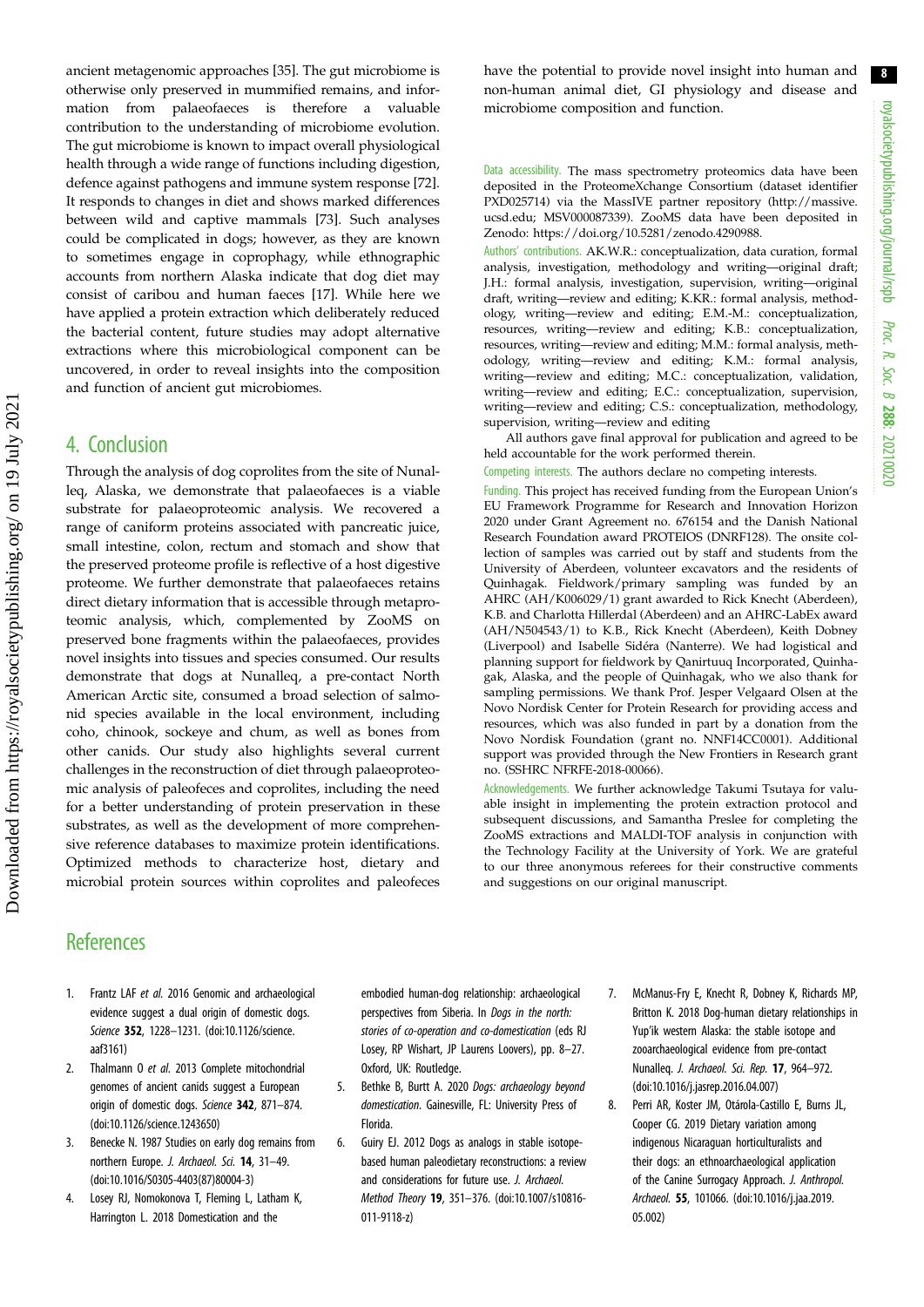royalsocietypublishing.org/journal/rspb royalsocietypublishing.org/journal/rspb Proc. R. Soc. $\sigma$ 288: 20210020

9

- <span id="page-8-0"></span>9. Arendt M, Cairns KM, Ballard JWO, Savolainen P, Axelsson E. 2016 Diet adaptation in dog reflects spread of prehistoric agriculture. Heredity 117, 301–306. ([doi:10.1038/hdy.2016.48\)](http://dx.doi.org/10.1038/hdy.2016.48)
- 10. Ní Leathlobhair M et al. 2018 The evolutionary history of dogs in the Americas. Science 361, 81–85. [\(doi:10.1126/science.aao4776\)](http://dx.doi.org/10.1126/science.aao4776)
- 11. Perri AR, Feuerborn TR, Frantz LAF, Larson G, Malhi RS, Meltzer DJ, Witt KE. 2021 Dog domestication and the dual dispersal of people and dogs into the Americas. Proc. Natl Acad. Sci. USA 118, e2010083118. ([doi:10.1073/pnas.2010083118\)](http://dx.doi.org/10.1073/pnas.2010083118)
- 12. Morey DF, Aaris-Sørensen K. 2002 Paleoeskimo dogs of the eastern Arctic. Arctic 55, 44–56. ([doi:10.](http://dx.doi.org/10.14430/arctic689) [14430/arctic689\)](http://dx.doi.org/10.14430/arctic689)
- 13. Howse L. 2019 Hunting technologies and archaeofaunas: societal differences between huntergatherers of the eastern Arctic. J. Archaeol. Method Theory 26, 88–111. [\(doi:10.1007/s10816-018-9366-2\)](http://dx.doi.org/10.1007/s10816-018-9366-2)
- 14. Ameen C et al. 2019 Specialized sledge dogs accompanied Inuit dispersal across the North American Arctic. Proc. R. Soc. B 286, 20191929. [\(doi:10.1098/rspb.2019.1929](http://dx.doi.org/10.1098/rspb.2019.1929))
- 15. Lantis M. 1980 Changes in the Alaskan Eskimo relation of man to dog and their effect on two human diseases. Arctic Anthropol. 17, 1-25.
- 16. Masson-MacLean E, McManus-Fry E, Britton K. 2020 The archaeology of dogs at the precontact Yup'ik site of Nunalleg, western Alaska. In *Dogs:* archaeology beyond domestication (eds B Bethke, A Burtt), pp. 72–102. Gainesville, FL: University Press of Florida.
- 17. Spencer RF. 1959 The north Alaskan Eskimo: a study in ecology and society. Washington: WA: U.S. Government Printing Office.
- 18. Byers DA, Yesner DR, Broughton JM, Coltrain JB. 2011 Stable isotope chemistry, population histories and Late Prehistoric subsistence change in the Aleutian Islands. J. Archaeol. Sci. 38, 183-196. [\(doi:10.1016/j.jas.2010.09.005](http://dx.doi.org/10.1016/j.jas.2010.09.005))
- 19. West CF, France CA. 2015 Human and Canid dietary relationships: comparative stable isotope analysis From the Kodiak Archipelago, Alaska. J. Ethnobiol. 35, 519–535. ([doi:10.2993/etbi-35-03-519-535.1\)](http://dx.doi.org/10.2993/etbi-35-03-519-535.1)
- 20. Guiry EJ, Grimes V. 2013 Domestic dog (Canis familiaris) diets among coastal Late Archaic groups of northeastern North America: a case study for the canine surrogacy approach. J. Anthropol. Archaeol. 32, 732–745. ([doi:10.1016/j.jaa.2013.04.005](http://dx.doi.org/10.1016/j.jaa.2013.04.005))
- 21. Harris AJT, Elliott DA, Guiry EJ, Von Tersch M, Rankin L, Whitridge P, Alexander M, Eriksson G, Grimes V. 2020 Diversity in Labrador Inuit sled dog diets: insights from  $\delta^{13}$ C and  $\delta^{15}$ N analysis of dog bone and dentine collagen. J. Archaeol. Sci. Rep. 32, 102424. [\(doi:10.1016/j.](http://dx.doi.org/10.1016/j.jasrep.2020.102424) [jasrep.2020.102424](http://dx.doi.org/10.1016/j.jasrep.2020.102424))
- 22. Harris AJT et al. 2020 Archives of human-dog relationships: genetic and stable isotope analysis of Arctic fur clothing. J. Anthropol. Archaeol. 59, 101200. [\(doi:10.1016/j.jaa.2020.101200](http://dx.doi.org/10.1016/j.jaa.2020.101200))
- 23. Hendy J et al. 2018 Proteomic evidence of dietary sources in ancient dental calculus. Proc. R. Soc. B 285, 20180977. ([doi:10.1098/rspb.2018.0977\)](http://dx.doi.org/10.1098/rspb.2018.0977)
- 24. Charlton S, Ramsøe A, Collins M, Craig OE, Fischer R, Alexander M, Speller CF. 2019 New insights into Neolithic milk consumption through proteomic analysis of dental calculus. Archaeol. Anthropol. Sci. 11, 6183–6196. [\(doi:10.1007/](http://dx.doi.org/10.1007/s12520-019-00911-7) [s12520-019-00911-7\)](http://dx.doi.org/10.1007/s12520-019-00911-7)
- 25. Wilkin S et al. 2020 Dairy pastoralism sustained eastern Eurasian steppe populations for 5,000 years. Nat. Ecol. Evol. 4, 346–355. ([doi:10.1038/s41559-](http://dx.doi.org/10.1038/s41559-020-1120-y) [020-1120-y](http://dx.doi.org/10.1038/s41559-020-1120-y))
- 26. Maixner F et al. 2018 The Iceman's last meal consisted of fat, wild meat, and cereals. Curr. Biol. 28, 2348–2355. ([doi:10.1016/j.cub.2018.05.067\)](http://dx.doi.org/10.1016/j.cub.2018.05.067)
- 27. Tsutaya T, Mackie M, Koenig C, Sato T, Weber AW, Kato H, Olsen JV, Cappellini E. 2019 Palaeoproteomic identification of breast milk protein residues from the archaeological skeletal remains of a neonatal dog. Sci. Rep. 9, 12841. ([doi:10.1038/](http://dx.doi.org/10.1038/s41598-019-49183-0) [s41598-019-49183-0\)](http://dx.doi.org/10.1038/s41598-019-49183-0)
- 28. Buckley M, Melton ND, Montgomery J. 2013 Proteomics analysis of ancient food vessel stitching reveals >4000-year-old milk protein. Rapid Commun. Mass Spectrom. 27, 531–538. [\(doi:10.](http://dx.doi.org/10.1002/rcm.6481) [1002/rcm.6481](http://dx.doi.org/10.1002/rcm.6481))
- 29. Xie M, Shevchenko A, Wang B, Shevchenko A, Wang C, Yang Y. 2016 Identification of a dairy product in the grass woven basket from Gumugou Cemetery (3800 BP, northwestern China). Ouat. Int. 426. 158–165. ([doi:10.1016/j.quaint.2016.04.015\)](http://dx.doi.org/10.1016/j.quaint.2016.04.015)
- 30. Yang Y, Shevchenko A, Knaust A, Abuduresule I, Li W, Hu X, Wang C, Shevchenko A. 2014 Proteomics evidence for kefir dairy in Early Bronze Age China. J. Archaeol. Sci. 45, 178–186. [\(doi:10.1016/j.jas.](http://dx.doi.org/10.1016/j.jas.2014.02.005) [2014.02.005\)](http://dx.doi.org/10.1016/j.jas.2014.02.005)
- 31. Santiago-Rodriguez TM, Narganes-Storde YM, Chanlatte L, Crespo-Torres E, Toranzos GA, Jimenez-Flores R, Hamrick A, Cano RJ. 2013 Microbial communities in pre-columbian coprolites. PLoS ONE 8, e65191. [\(doi:10.1371/journal.pone.0065191\)](http://dx.doi.org/10.1371/journal.pone.0065191)
- 32. Shillito L-M, Blong JC, Green EJ, van Asperen EN. 2020 The what, how and why of archaeological coprolite analysis. Earth-Sci. Rev. 207, 103196. [\(doi:10.1016/j.earscirev.2020.103196\)](http://dx.doi.org/10.1016/j.earscirev.2020.103196)
- 33. Romaniuk AA et al. 2020 Combined visual and biochemical analyses confirm depositor and diet for Neolithic coprolites from Skara Brae. Archaeol. Anthropol. Sci. 12, 274. [\(doi:10.1007/s12520-020-](http://dx.doi.org/10.1007/s12520-020-01225-9) [01225-9\)](http://dx.doi.org/10.1007/s12520-020-01225-9)
- 34. Hofreiter M, Poinar HN, Spaulding WG, Bauer K, Martin PS, Possnert G, Pääbo S. 2000 A molecular analysis of ground sloth diet through the last glaciation. Mol. Ecol. 9, 1975–1984. [\(doi:10.1046/j.](http://dx.doi.org/10.1046/j.1365-294X.2000.01106.x) [1365-294X.2000.01106.x\)](http://dx.doi.org/10.1046/j.1365-294X.2000.01106.x)
- 35. Rifkin RF et al. 2020 Multi-proxy analyses of a mid-15th century Middle Iron Age Bantu-speaker palaeo-faecal specimen elucidates the configuration of the 'ancestral' sub-Saharan African intestinal microbiome. Microbiome 8, 62. [\(doi:10.1186/](http://dx.doi.org/10.1186/s40168-020-00832-x) [s40168-020-00832-x\)](http://dx.doi.org/10.1186/s40168-020-00832-x)
- 36. Britton K, Knecht R, Nehlich O, Hillerdal C, Davis RS, Richards MP. 2013 Maritime adaptations and dietary variation in prehistoric western Alaska: stable isotope analysis of permafrost-preserved

human hair. Am. J. Phys. Anthropol. 151, 448–461. ([doi:10.1002/ajpa.22284\)](http://dx.doi.org/10.1002/ajpa.22284)

- 37. Tsutaya T, Mackie M, Sawafuji R, Miyabe-Nishiwaki T, Olsen JV, Cappellini E. In press. Faecal proteomics as a novel method to study mammalian behaviour and physiology. Mol. Ecol. Resour. ([doi:10.1111/](http://dx.doi.org/10.1111/1755-0998.13380) [1755-0998.13380\)](http://dx.doi.org/10.1111/1755-0998.13380)
- 38. Gurdeep SR, Tanca A, Palomba A, Van der Jeugt F, Verschaffelt P, Uzzau S, Martens L, Dawyndt P, Mesuere B. 2019 Unipept 4.0: functional analysis of metaproteome data. J. Proteome Res. 18, 606–615. ([doi:10.1021/acs.jproteome.8b00716\)](http://dx.doi.org/10.1021/acs.jproteome.8b00716)
- 39. Szklarczyk D et al. 2019 STRING v11: protein-protein association networks with increased coverage, supporting functional discovery in genome-wide experimental datasets. Nucleic Acids Res. 47, D607–D613. [\(doi:10.1093/nar/gky1131](http://dx.doi.org/10.1093/nar/gky1131))
- 40. Stelzer G et al. 2016 The GeneCards suite: from gene data mining to disease genome sequence analyses. Curr. Protoc. Bioinformatics 54. 1.30.1–1.30.33. [\(doi:10.1002/cpbi.5](http://dx.doi.org/10.1002/cpbi.5))
- 41. Buckley M, Collins M, Thomas-Oates J, Wilson JC. 2009 Species identification by analysis of bone collagen using matrix-assisted laser desorption/ ionisation time-of-flight mass spectrometry. Rapid Commun. Mass Spectrom. 23, 3843–3854. ([doi:10.](http://dx.doi.org/10.1002/rcm.4316) [1002/rcm.4316\)](http://dx.doi.org/10.1002/rcm.4316)
- 42. Welker F, Soressi M, Rendu W, Hublin J-J, Collins M. 2015 Using ZooMS to identify fragmentary bone from the Late Middle/Early Upper Palaeolithic sequence of Les Cottés, France. J. Archaeol. Sci. 54, 279–286. [\(doi:10.1016/j.jas.2014.12.010](http://dx.doi.org/10.1016/j.jas.2014.12.010))
- 43. Gibb S, Strimmer K. 2012 MALDIquant: a versatile R package for the analysis of mass spectrometry data. Bioinformatics 28, 2270–2271. ([doi:10.1093/](http://dx.doi.org/10.1093/bioinformatics/bts447) [bioinformatics/bts447](http://dx.doi.org/10.1093/bioinformatics/bts447))
- 44. Strohalm M, Hassman M, Kosata B, Kodícek M. 2008 mMass data miner: an open source alternative for mass spectrometric data analysis. Rapid Commun. Mass Spectrom. 22, 905–908. ([doi:10.1002/rcm.](http://dx.doi.org/10.1002/rcm.3444) [3444](http://dx.doi.org/10.1002/rcm.3444))
- 45. Buckley M, Fraser S, Herman J, Melton ND, Mulville J, Pálsdóttir AH. 2014 Species identification of archaeological marine mammals using collagen fingerprinting. J. Archaeol. Sci. 41, 631–641. ([doi:10.1016/j.jas.2013.08.021\)](http://dx.doi.org/10.1016/j.jas.2013.08.021)
- 46. Buckley M, Whitcher Kansa S, Howard S, Campbell S, Thomas-Oates J, Collins M. 2010 Distinguishing between archaeological sheep and goat bones using a single collagen peptide. J. Archaeol. Sci. 37, 13–20. [\(doi:10.1016/j.jas.](http://dx.doi.org/10.1016/j.jas.2009.08.020) [2009.08.020](http://dx.doi.org/10.1016/j.jas.2009.08.020))
- 47. Kirby DP, Buckley M, Promise E, Trauger SA, Holdcraft TR. 2013 Identification of collagen-based materials in cultural heritage. Analyst 138, 4849–4858. [\(doi:10.1039/c3an00925d\)](http://dx.doi.org/10.1039/c3an00925d)
- 48. Welker F et al. 2016 Palaeoproteomic evidence identifies archaic hominins associated with the Châtelperronian at the Grotte du Renne. Proc. Natl Acad. Sci. USA 113, 11 162–11 167. ([doi:10.1073/](http://dx.doi.org/10.1073/pnas.1605834113) [pnas.1605834113\)](http://dx.doi.org/10.1073/pnas.1605834113)
- 49. Richter KK et al. 2020 What's the catch? Archaeological application of rapid collagen-